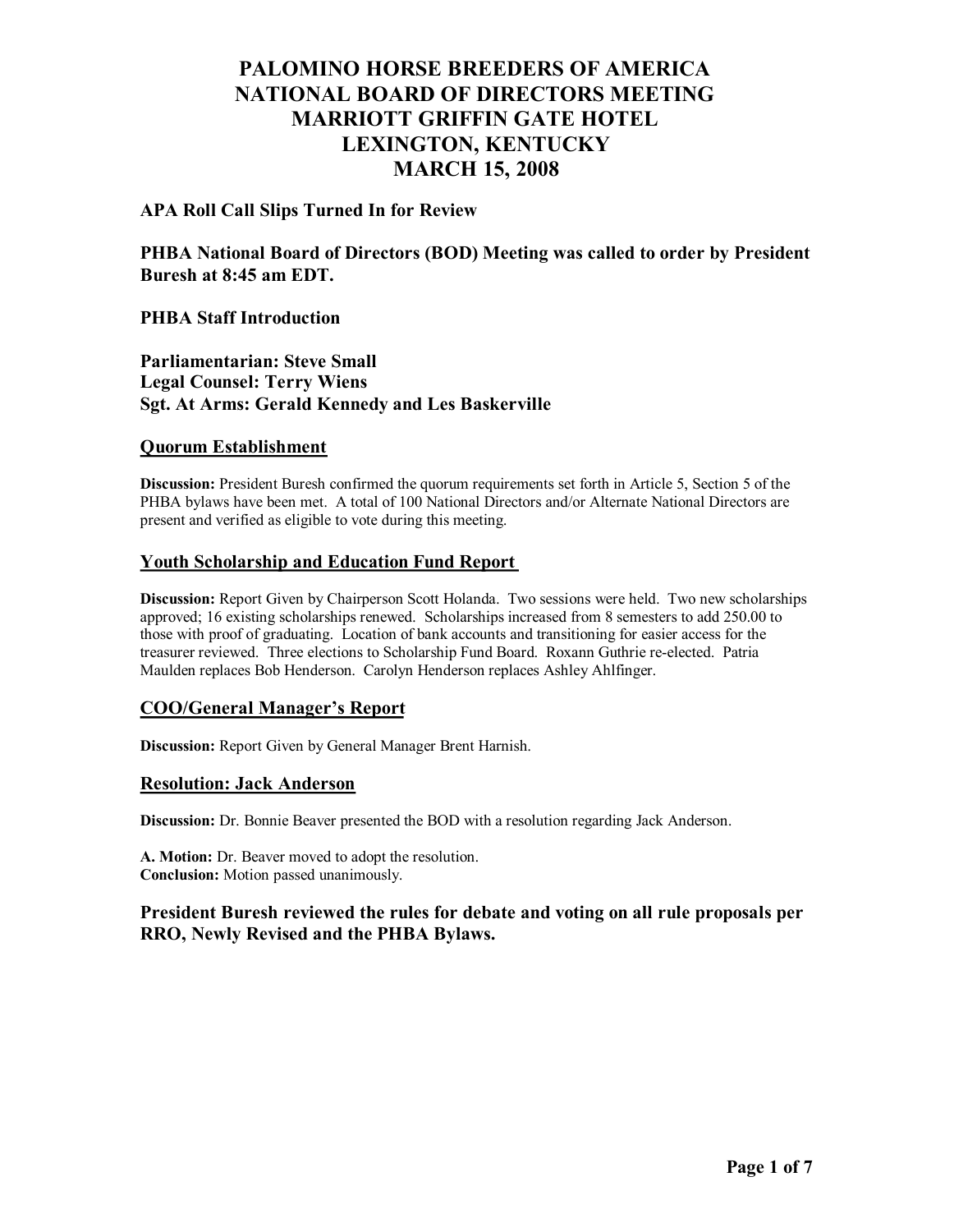### **Minutes**

**Discussion:** The following corrections to the March, 2007 BOD minutes were offered.

1) Change the entry on Bill Wallace's motion for the point scale, group of rules for show approvals, and the proposed change to show classification to reflect the motion was to refer to a special committee to work on the proposals and submit recommendations to the EB.

**A. Motion:** Bill Wallace moved to accept the March 2007 BOD minutes as printed in the director's book, posted on the PHBA website, and corrected during the 2008 BOD meeting. **Conclusion:** Motion passed unanimously.

### **Treasurer's Report**

**Discussion:** Report Given by Secretary/Treasurer Bud Missel. Financial reports included in the Director's books.

# **STANDING COMMITTEE REPORTS**

### **Finance & Management & Resources & Sponsorship**

**Discussion:** Report Given by Chairperson Gary Andrews. Proposed change to Art.1 Section 6 of the bylaws was rejected by the committee. Refer to the committee report for details.

**A. Motion:** Gary Andrews moved to accept the report, to include the report into the minutes as an addendum and to approve the recommendations of the committee. **Conclusion:** Motion passed unanimously.

### **Nominating Committee**

**Discussion:** Report Given by Scott Holanda.

### **Election of PHBA Officers**

| <b>President-Elect:</b>                                    | Nominated by Committee: Jeff Ohler<br>Nominated from the floor: None  |
|------------------------------------------------------------|-----------------------------------------------------------------------|
| <b>Vote Results:</b> Jeff Ohler elected by unanimous vote. |                                                                       |
| Vice – President #1:                                       | Nominated by Committee: Terry Goble<br>Nominated from the floor: None |
| Vote Results: Terry Goble elected by unanimous vote.       |                                                                       |
| Vice – President #2:                                       | Nominated by Committee: Doug May<br>Nominated from the floor: None    |

**Vote Results:** Doug May elected by unanimous vote.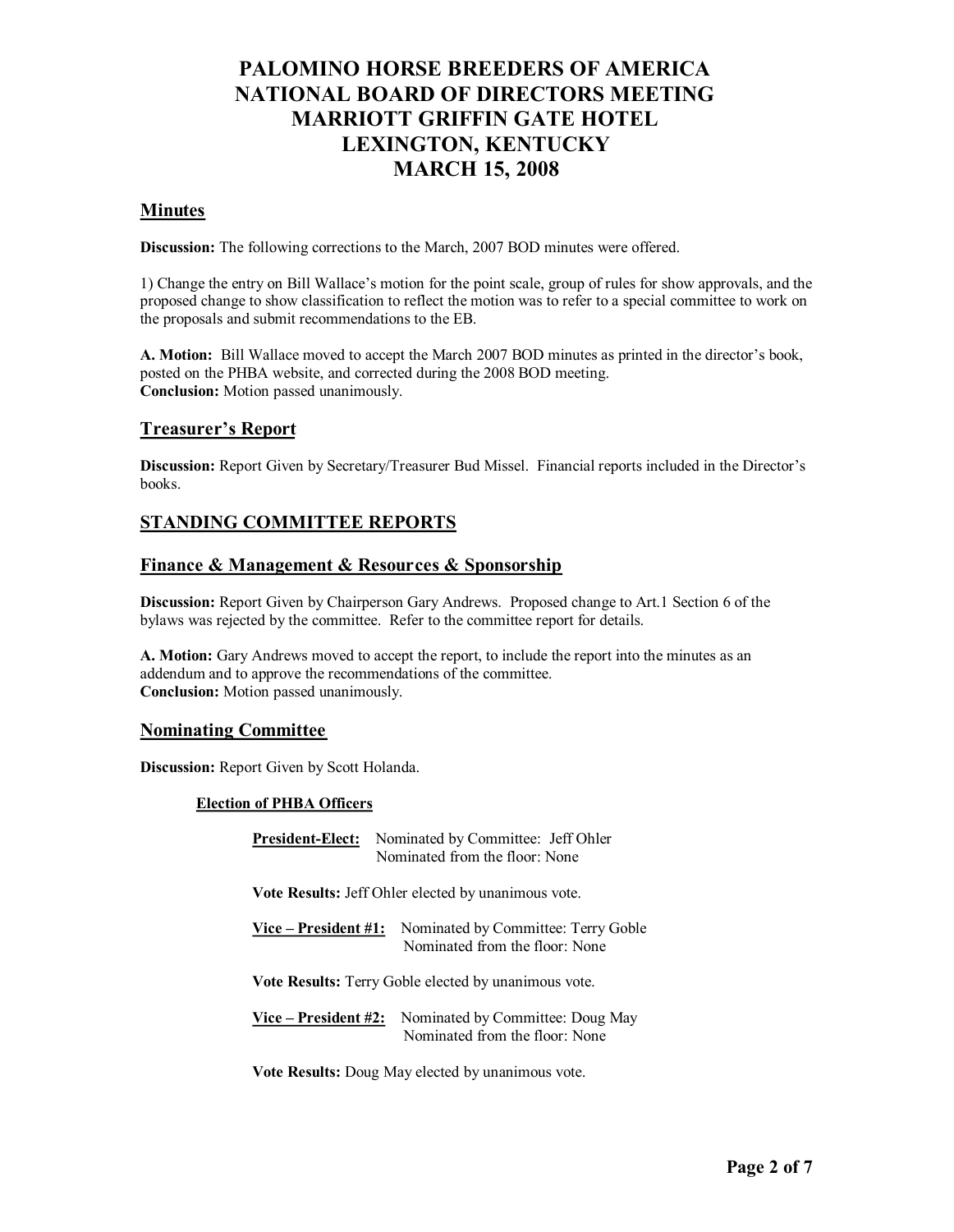**Secretary/Treasurer:** Nominated by Committee: Bud Missel Nominated from the floor: None

**Vote Results:** Bud Missel elected by unanimous vote.

#### **Election of Judges Committee**

**Past-President Member:** Nominated by Committee: C.A. Coffer

**Vote Results:** C.A. Coffer elected by unanimous vote.

**Judge Member:** Nominated by Committee: J. Benham Stewart

**Vote Results:** J. Benham Stewart elected by unanimous vote.

**National Director Member:** Nominated by Committee: Gerald Kennedy

**Vote Results:** Gerald Kennedy elected by unanimous vote.

### **PHBA Amateur Association Report**

**Discussion:** Report Given by PHBA-A President Barbara Osborne. Refer to the committee report for details.

**A. Motion:** Lulu Wilcox moved to accept the report, to include it into the minutes as an addendum and to approve the recommendations of the Amateur Association. **Conclusion:** Motion passed unanimously.

### **Amateur Committee Report**

**Discussion:** Report Given by PHBA-A President Barbara Osborne.

### **APA & Membership Committee Report**

**Discussion:** Report Given by Acting Chairperson Melonie Furnish.

**A. Motion:** Melonie Furnish moved to accept the report, to include the report into the minutes as an addendum and to approve the recommendations of the committee. **Conclusion:** Motion passed unanimously.

### **Awards Committee Report**

**Discussion:** Report Given by Chairperson Terry Ready.

**A. Motion:** Terry Ready moved to accept the report, to include the report into the minutes as an addendum and to approve the recommendations of the committee. **Conclusion:** Motion passed unanimously.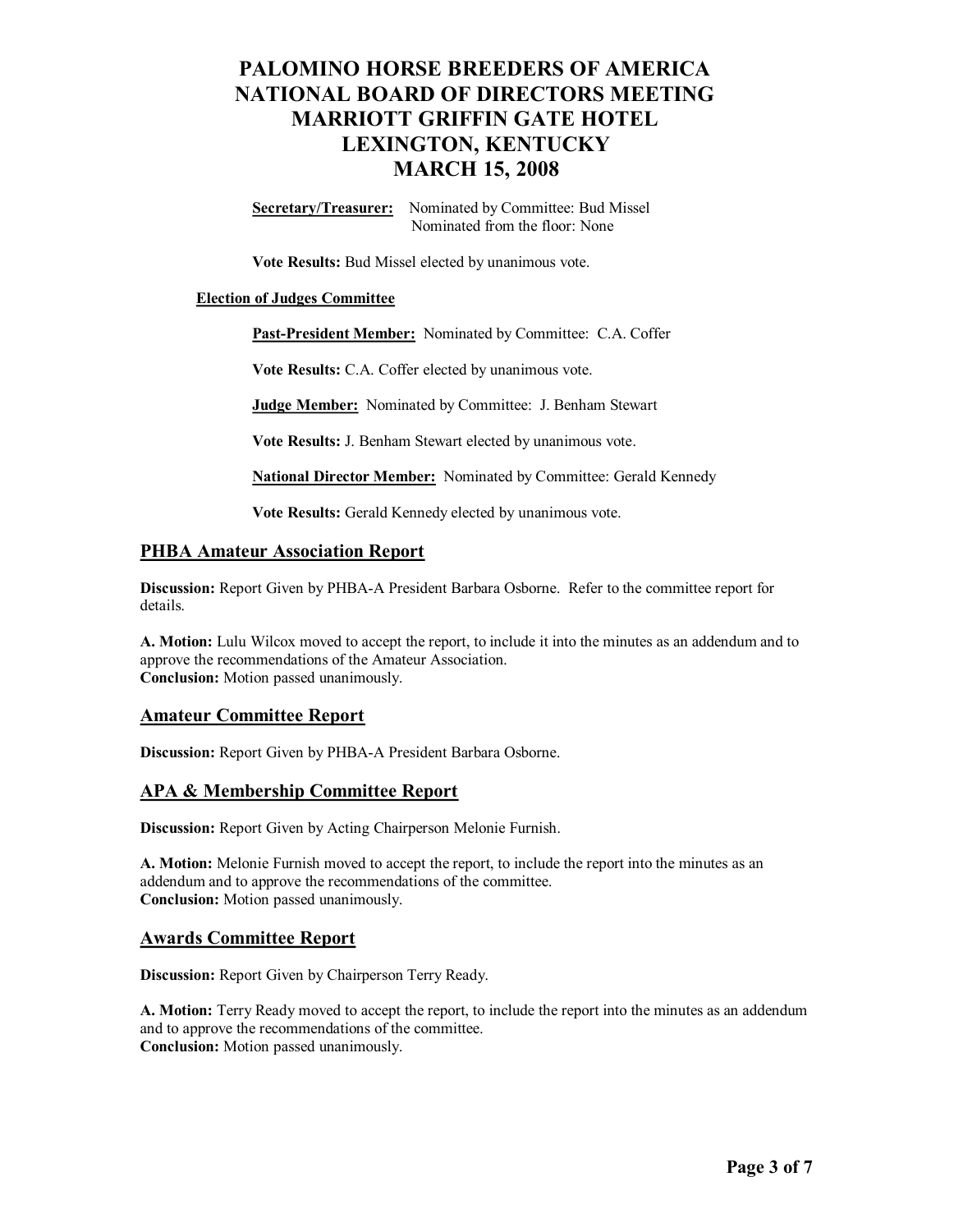### **Benefit Auction Committee Report**

**Discussion:** Report Given by Chairperson Ginny Baskerville.

### **Bylaws and General Rules Committee Report**

**Discussion:** Report Given by Vice-Chairperson Patria Maulden. The committee recommendations for proposed changes to the bylaws are as follows. Refer to the committee report for additional details.

Art.3 Sect. 3 - Rejected by the committee. BOD voted to defeat the amendment.

Art.3 Sect.3E - Rejected by the committee. BOD voted to defeat the amendment.

Art.8 Sect.8 - Approved by the committee. BOD voted to approve the amendment.

Art.8 Sect. 5 - Rejected by the committee. BOD voted to defeat the amendment.

Art.9 Sect.2 - Rejected by the committee. BOD voted to defeat the amendment.

General Rule 21 - Rejected by the committee. BOD voted to defeat the proposed rule change.

General Rule 26 - Rejected by the committee. BOD voted to defeat the proposed rule change.

Art. 8 Sect. 7 Amateur Bylaws - Approved by the committee by striking only the word "President". BOD voted to approve the proposed amendment as amended by the committee.

Art. 8 Sect.8 (separate proposal from first reference to Art.8 Sect.8 above) - Approved by the committee. BOD voted to approve the amendment.

### **Hall of Fame Committee Report**

**Discussion:** Report Given by Scott Holanda. Refer to the report for details.

### **Cattle Events Committee Report**

**Discussion:** Report Given by Chairperson Les Baskerville. Refer to the report for details.

### **Judges Committee Report**

**Discussion:** Report Given by Chairperson J. Benham Stewart. Refer to the report for details.

**A. Motion:** J. Benham Stewart moved to approve the committee recommendations, accept the report and to include the report into the minutes as an addendum. **Conclusion:** Motion passed unanimously.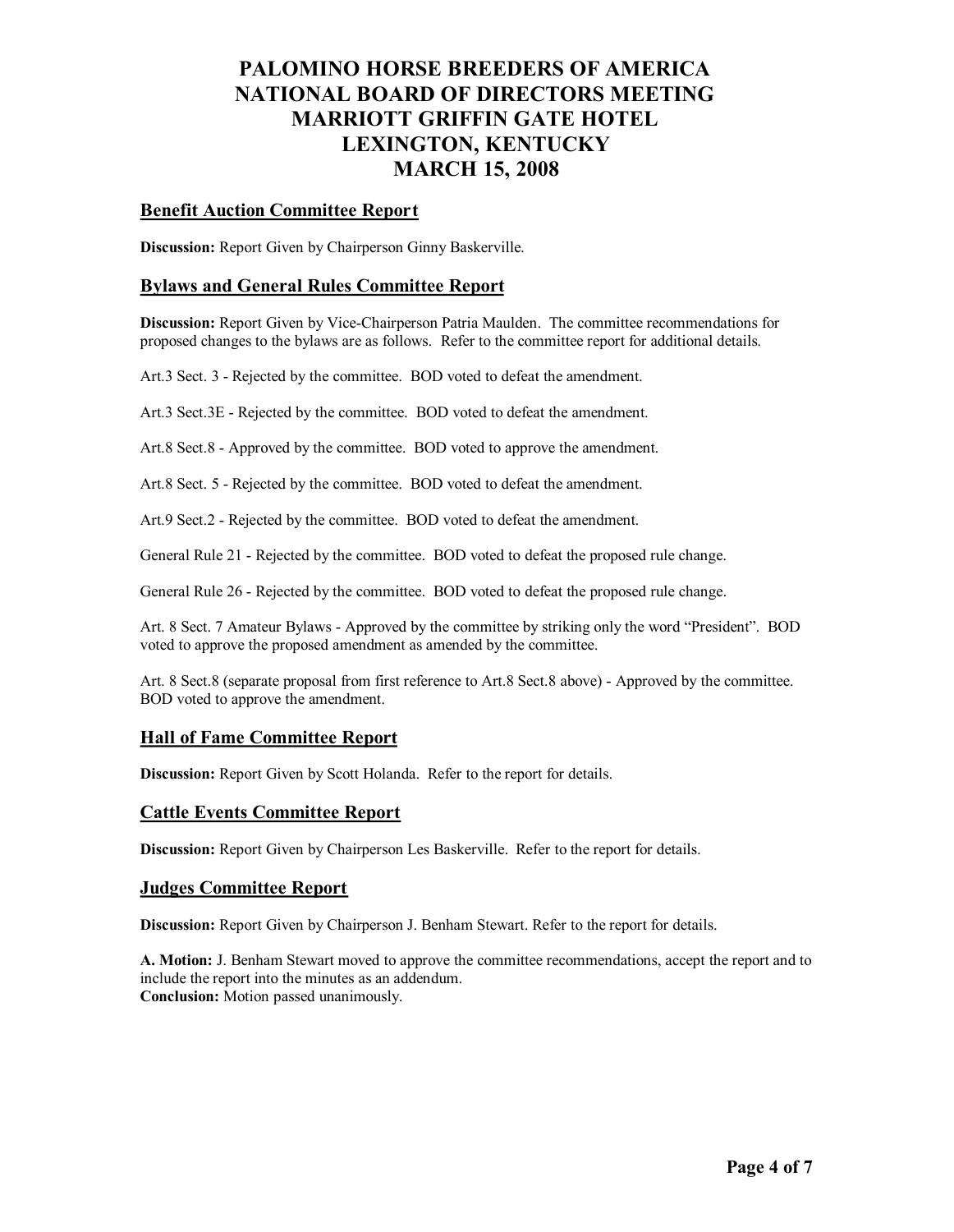## **PHBA Youth Association Report**

**Discussion:** Report Given by Youth President Kelsey Herrmann. Refer to the report for details.

**A. Motion:** Bev Armstrong moved to accept the recommendations of the committee and to include the report into the minutes as an addendum. **Conclusion:** Motion passed unanimously.

### **Youth Committee Report**

**Discussion:** Report Given by Chairperson Heather Williams.

**A. Motion:** Heather Williams moved to approve the recommendations as presented in the Youth Association report and to include the committee report into the minutes as an addendum. **Conclusion:** Motion passed unanimously.

### **Youth World Championship Horse Show Report**

**Discussion:** Report Given by Heather Williams. Refer to the report for details.

### **Marketing & Public Relations Committee Report**

**Discussion:** Report Given by Chairperson Carol Goble. Refer to the report for details.

**A. Motion:** Carol Goble moved to include the report as an addendum to the minutes and to approve the committee recommendations.

**Conclusion:** Motion passed unanimously.

### **Public Policy & Animal Welfare Committee Report**

**Discussion:** Report Given by Acting Chairperson Bonnie Beaver. Refer to the report for details.

**A. Motion:** Beaver moved to include the report into the minutes as an addendum and to approve the committee recommendations. **Conclusion:** Motion passed unanimously.

### **Recreational Riding & Golden Trails Committee Report**

**Discussion:** Report Given by Chairperson Helen Fleming. Refer to the report for details.

**A. Motion:** Helen Fleming moved to accept the report, to include the report into the minutes as an addendum and to approve the committee recommendations. **Conclusion:** Motion passed unanimously.

### **Registration/Transfer/Breeders Committee Report**

**Discussion:** Report Given by Chairperson Marlene Cowie. Refer to the report for details.

**A. Motion:** Marlene Cowie moved to accept the report, to include the report into the minutes as an addendum and to approve the committee recommendations.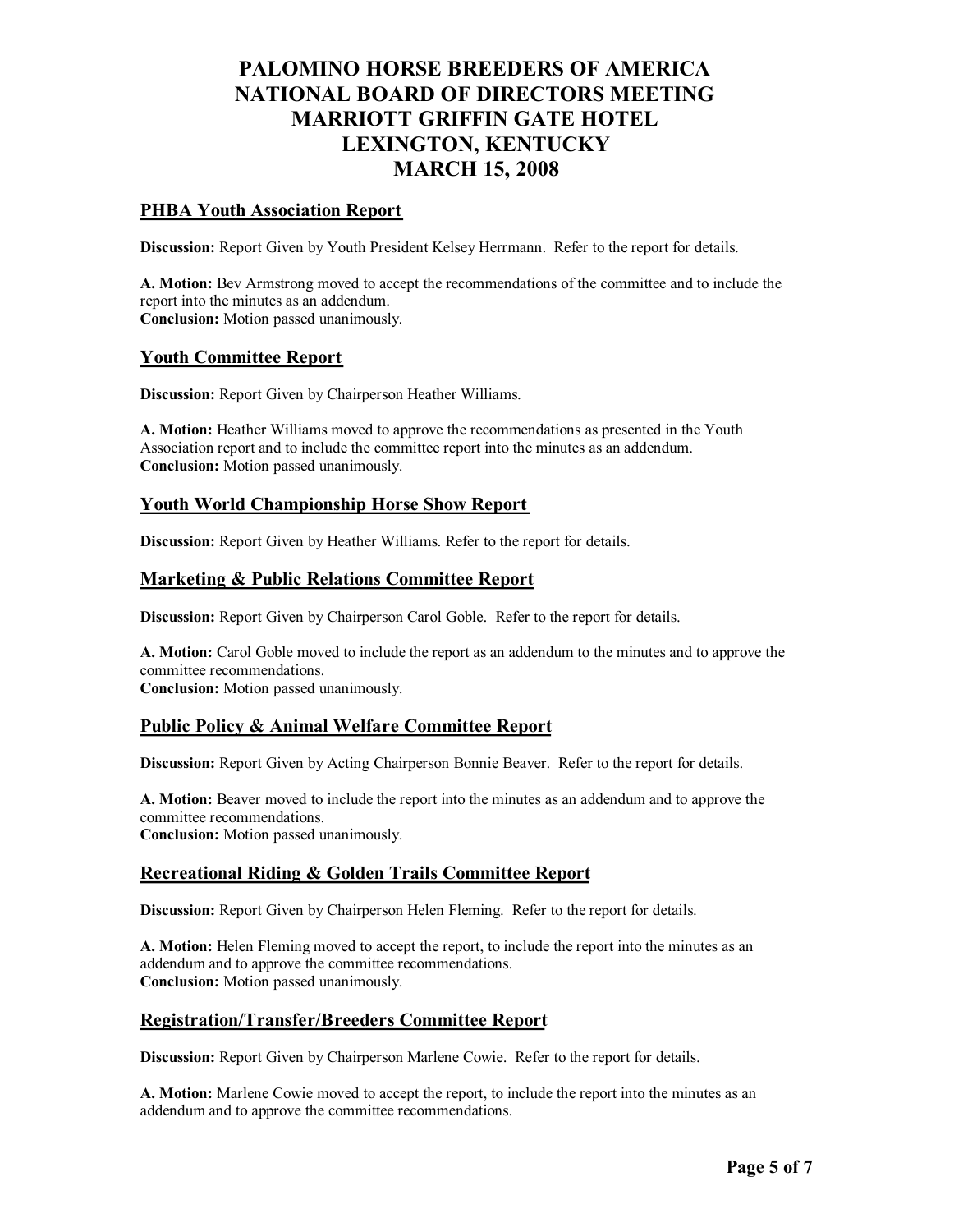**Conclusion:** Motion passed unanimously.

**PIP Program Report:** Written report provided by Jeannie Young and given by Registration Chairperson Marlene Cowie. Refer to the report for details.

### **Show Management Committee Report**

**Discussion:** Report Given by Chairperson Bill Wallace. Refer to the report for details.

**A. Motion:** Bill Wallace moved to accept the report, to include the report into the minutes as an addendum and to approve the committee recommendations. **Conclusion:** Motion passed unanimously.

## **Show Rules Committee Report**

**Discussion:** Report Given by Chairperson Lulu Wilcox. Committee business was conducted over three sessions. Refer to the reports for details.

**A. Motion:** Lulu Wilcox moved to accept the session #1 report, to include it into the minutes as an addendum and to approve the committee recommendations from session #1. **Conclusion:** Motion passed unanimously.

**B. Motion:** Lulu Wilcox moved to accept the session #2 report, to include the report into the minutes as an addendum and to approve the committee recommendations from session #2. **Conclusion:** Motion passed unanimously.

**C. Motion:** Lulu Wilcox moved to accept the session #3 report, to include the report into the minutes as an addendum and to approve the committee recommendations from session #3. **Conclusion:** Motion passed unanimously.

# **Web & Computer Committee Report**

**Discussion:** Report Given by Chairperson Karen Andrews. Refer to the report for details.

### **PHBA World Championship Horse Show Committee Report**

**Discussion:** Report Given by Chairperson Howard Rea. Refer to the report for details.

**A. Motion:** Howard Rea moved to accept the report, to include the report into the minutes as an addendum and to approve the committee recommendations. **Conclusion:** Motion passed unanimously.

### **PHBA National Convention Planning Committee Report**

**Discussion:** Report Given by Chairperson Sherrie Young. Refer to the report for details.

**A. Motion:** Sherrie Young moved to accept the report, to include the report into the minutes as an addendum and to approve the committee recommendations. **Conclusion:** Motion passed unanimously.